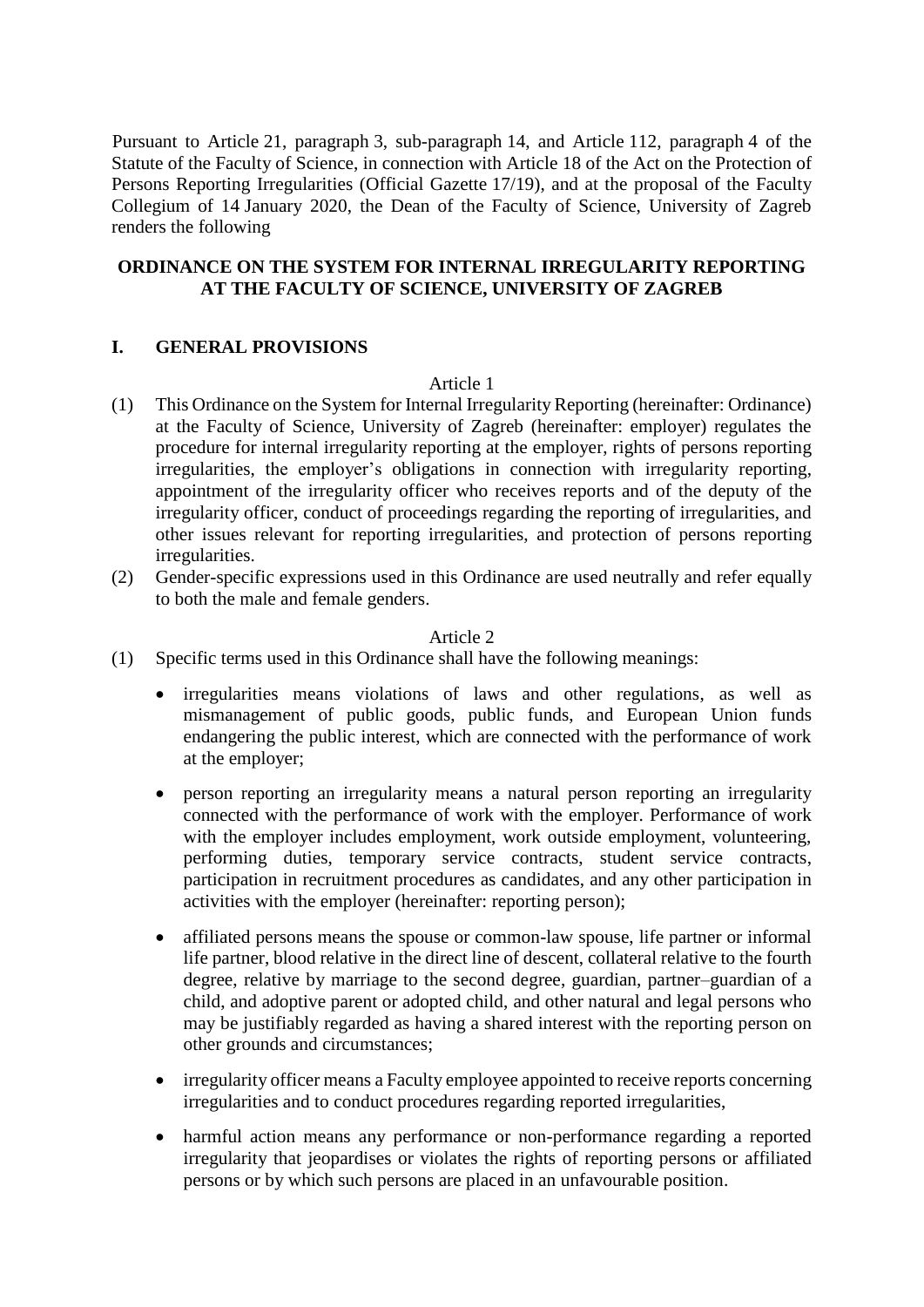## Article 3

- (1) Preventing the reporting of irregularities is prohibited.
- (2) The employer may not place the reporting person in an unfavourable position because he reported an irregularity.
- (3) The following shall be regarded as placing the reporting person in an unfavourable position: cancellation of the employment contract, harassment, no possibility of professional promotion, non-payment and reduction of salary and other payments, instigating disciplinary proceedings, issuing disciplinary measures or punishment, refusal to assign work, changing working hours, disabling access to education and professional development, non-payment of rewards and severance payments, assignment or re-assignment to another work post, not taking measures to protect the worker's dignity on account of harassment by others, arbitrary requirements to undergo health examinations or examinations to determine working capacity, and other unfavourable actions.
- (3) The provisions of the employer's general or specific acts and legal transactions denying or violating the rights of the reporting person or placing him in an unfavourable position because he reported an irregularity shall have no legal effect.
- (4) Reporting an irregularity is not regarded as a violation of the duty to keep a business secret.

## Article 4

The reporting person shall report irregularities that he is aware of and that he holds to be true at the moment of reporting them in a fair and conscientious manner.

## Article 5

- (1) Abuse of the irregularity reporting mechanism is prohibited.
- (2) A person is considered to abuse the irregularity reporting mechanism if he:
	- submits information that he knows not to be true.
	- seeks unlawful gain by filing a request for action concerning his report of an irregularity,
	- takes other actions with the sole purpose of causing damage to the employer.
- (3) The irregularity officer shall also examine whether there are irregularities referred to in paragraph 2, sub-paragraphs 2 and 3 of this Article based on the content of the report.

# **II. RIGHTS OF THE REPORTING PERSON**

- (1) Reporting persons, other than those referred to in Article 5, paragraph 2 of this Ordinance, are entitled to:
	- protection in compliance with the irregularity reporting mechanism set out in the Act,
	- court protection,
	- indemnity,
	- protection of their identity and confidentiality.
- (2) The reporting person's identity and data revealing his identity and other data stated in the report must remain protected, unless the reporting person agrees to their disclosure or where it is necessary to disclose the identity of the reporting person in the course of proceedings pursuant to the regulations governing personal data protection.
- (3) An affiliated person is entitled to the same protection as the reporting person if he makes it probable that a harmful action was committed against him on account of his affiliation with the reporting person.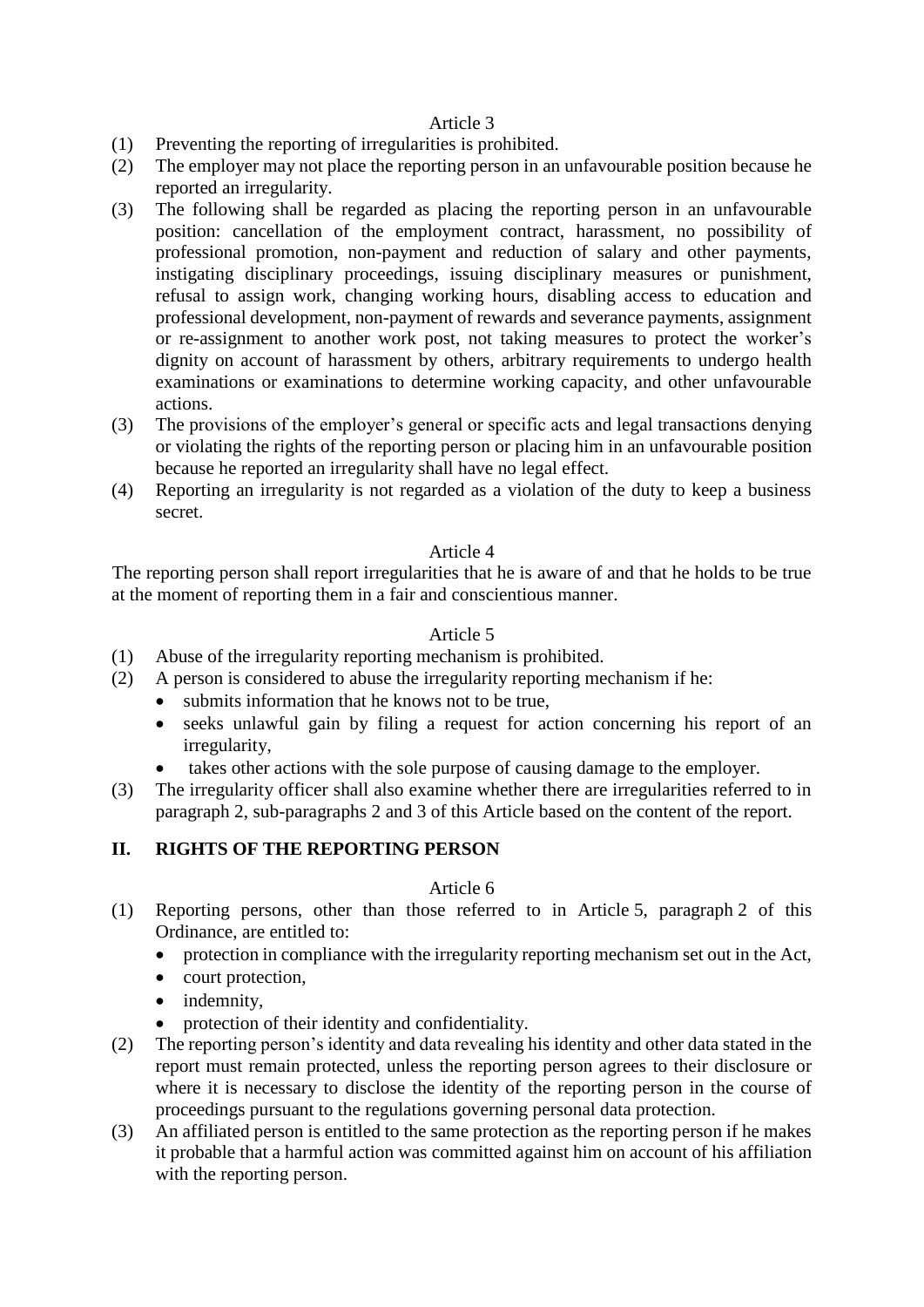## Article 7

The person to whom the reporting person reports an irregularity and any other person participating in proceedings further to the reported irregularity shall protect the data learned from the report.

## Article 8

The employer shall:

- ensure that the activities and operations, and funds of the Faculty and its constituents are managed conscientiously and responsibly,
- ensure the possibility of internal irregularity reporting,
- appoint the irregularity officer for internal irregularity reporting in the manner and in accordance with this Ordinance,
- protect the reporting person against harmful actions and take any and all necessary measures to stop harmful actions and remedy their consequences,
- safeguard data received in the report from unauthorised disclosure, unless that would be contrary to law,
- take measures to remedy the identified irregularities.

## **III. APPOINTMENT, RECALL, AND THE RIGHTS AND OBLIGATIONS OF THE IRREGULARITY OFFICER**

## Article 9

- (1) The dean instigates the procedure for appointing the irregularity officer on behalf of the employer by publishing the call for appointment of the irregularity officer on the employer's website, notifying all faculty departments and the Dean's Office to also forward the call to employees assigned to work in the faculty departments and/or the Dean's Office.
- (2) The call shall include a proposal of the irregularity officer and a note that all employees may submit their proposals of the irregularity officer from the ranks of employees working for the employer.
- (3) The call informs employees about the procedure for appointment of the irregularity officer and invites them to propose an irregularity officer or to support the proposed irregularity officer named in the call or to express their objections to the appointment of the proposed irregularity officer within no more than 15 days by any means that ensures a written record.

- (1) Where 20% of employees do not support anyone as the irregularity officer, the dean shall appoint the person who is proposed as the irregularity officer in the call, provided that the same percentage of employees does not object to the appointment of the proposed irregularity officer.
- (2) Where several persons are proposed as the irregularity officer, the candidate supported by the largest number of employees shall have priority.
- (3) At the proposal of the irregularity officer, the dean shall appoint a deputy irregularity officer on behalf of the employer, who may not be a person whose appointment was objected to by at least 20% of employees.
- (4) Prior to the appointment of the irregularity officer and the deputy irregularity officer, their preliminary consent shall be obtained.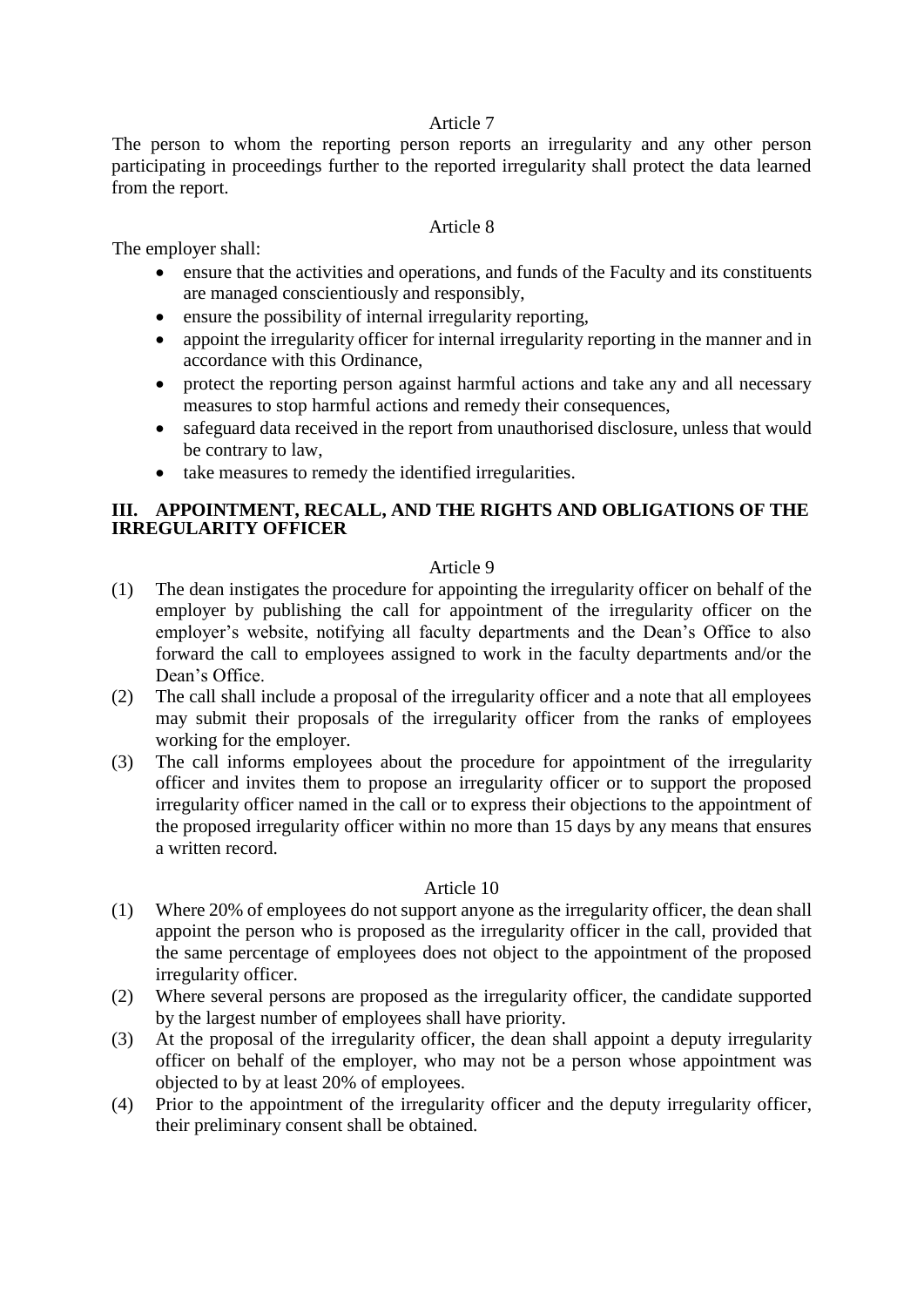#### Article 11

- (1) The decision on the appointment of the irregularity officer shall be rendered by the dean on behalf of the employer within 10 days from the expiry of the time period referred to in Article 9, paragraph 3 of this Ordinance.
- (2) The decision referred to in paragraph 1 of this Article shall include the following data on the irregularity officer: name and surname, telephone number, e-mail address, and it shall be published on the employer's website. The decision appointing the deputy irregularity officer shall include the same data.

## Article 12

- (1) Where the irregularity officer is appointed at the proposal of at least 20% of employees, the irregularity officer may be recalled by a decision adopted by 20% of workers.
- (2) The decision from the previous paragraph obligates the employer to relieve the appointed irregularity officer of his duties and to appoint a new one within one month from the adoption of the decision on such recall.
- (3) The dean shall render a decision relieving the irregularity officer and/or his deputy of their duties at their personal request if the consent is withdrawn, or in the event of termination of employment of the irregularity officer and/or his deputy with the employer.
- (4) Until another person is appointed as the irregularity officer, the tasks of the irregularity officer shall be performed by his deputy, unless the circumstances suggest that it is necessary to temporarily appoint a third person as the irregularity officer. A person against whose appointment 20% of employees objected in accordance with Article 9, paragraph 3 of this Ordinance may not be appointed as the irregularity officer.
- (5) The decisions on appointment of the irregularity officer after an irregularity officer is recalled and/or relieved of duties as provided in paragraphs 1, 2 and 3 of this Article shall be rendered within 30 days from the date of the decision recalling and/or relieving the irregularity officer of duties and the duty of the irregularly officer and/or of his deputy shall terminate upon its adoption.

#### Article 13

Information on the obligations of the irregularity officer, rights of the reporting person, and information on the irregularity reporting mechanism are published on the employer's website.

#### Article 14

- (1) The irregularity officer follows the application of laws governing the protection of reporting persons and promotes the abidance of legal solutions and the protection of reporting persons, receives reports on irregularities, conducts the procedure for internal irregularity reporting, protects the identity of and data received from the reporting person, provides general information to the reporting person about his rights and the procedure, enables access to the case file, and maintains records about received reports.
- (2) The irregularity officer shall participate in training programmes relating to the protection of reporting persons.

#### **IV. PROCEDURE FOR INTERNAL IRREGULARITY REPORTING AND PROCESSING COMPLAINTS**

- (1) The procedure for internal irregularity reporting commences upon submission of a report to the irregularity officer.
- (2) Reports on irregularities shall include data on the reporting person, the name of the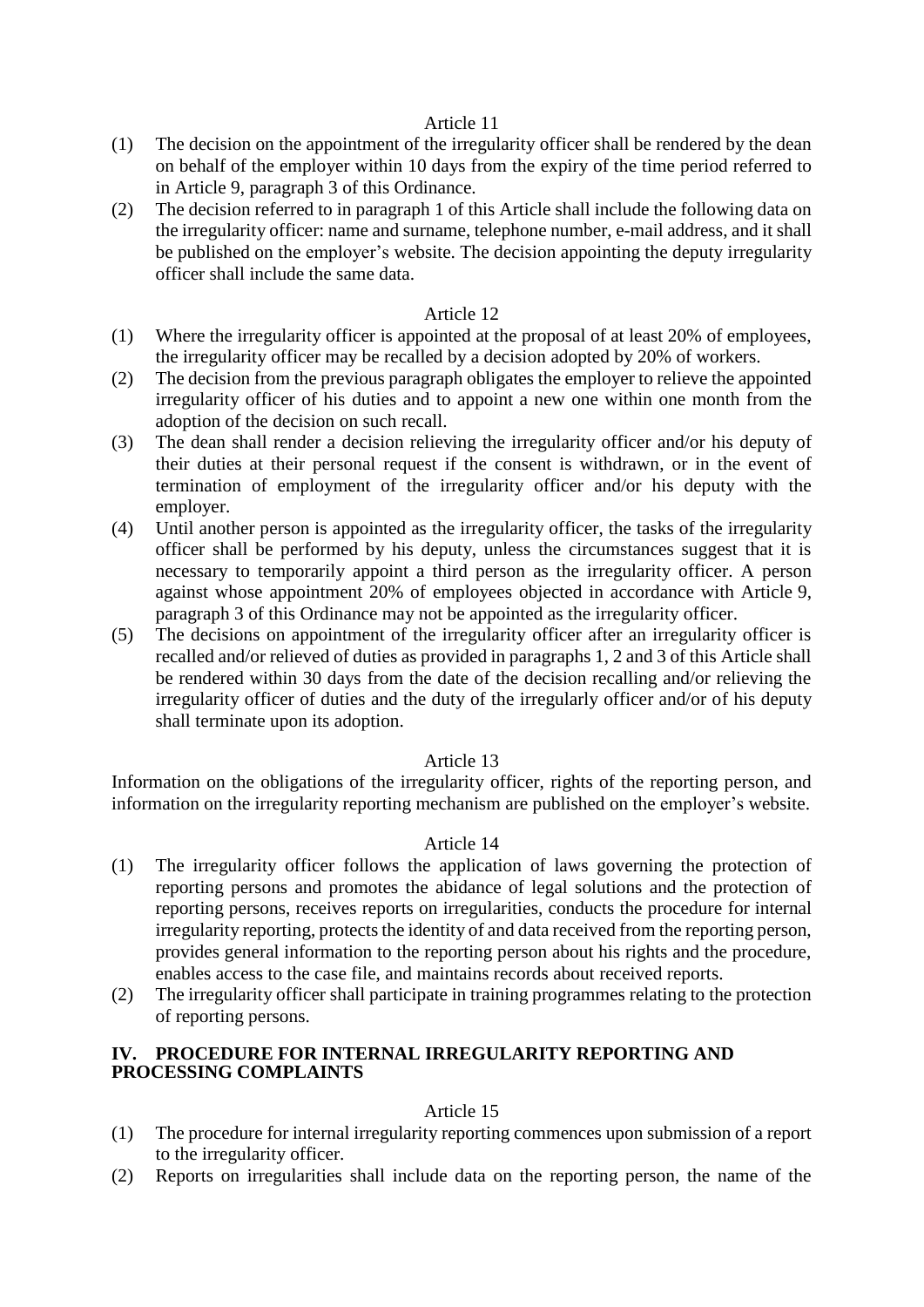reporting person's employer, data on the person(s) to whom the report relates, date of the report, and a description of the irregularity reported (on the form available on the employer's website).

- (3) The report may be delivered in person in written form, by post, by electronic means, or orally for the minutes.
- (4) A special record in electronic form, protected against unauthorised access, shall be kept about delivered reports.

## Article 16

Upon receiving a report referred to in the previous Article, the irregularity officer shall:

- a) receive the report about an irregularity,
- b) examine the report at the latest within 60 (sixty) days of the date of submission of the report,
- c) without delay, take actions within his competences to protect the reporting person if the reporting person makes it probable that he is or might be the victim of a harmful action on account of having reported the irregularity,
- d) without delay, forward the report to the dean on behalf of the employer so that the prescribed relevant and remedial actions be taken,
- e) forward the report to the authorities competent for external irregularity reporting ombudsperson to act further to the content of the report, if the irregularity is not resolved with the employer,
- f) notify the reporting person, at his request, of progress and actions taken in the procedure, and provide access to the file within thirty days of the date of submission of the report,
- g) notify the reporting person in writing about the outcome of the procedure referred to in paragraph 1 of this Article, immediately upon completion of the procedure,
- h) notify the authority competent for external irregularity reporting in writing of reports received within 30 days from the date of rendering the decision about the report,
- i) safeguard the identity of the reporting person and of the data received in the report against unauthorised disclosure, or disclosure to other persons, unless where contrary to law.

# **V. EXTERNAL IRREGULARITY REPORTING**

- (1) External irregularity reporting means the disclosure of the irregularities to the competent authority — the ombudsperson.
- (2) The reporting person may report an irregularity to the competent authority referred to in the previous paragraph of this Article where one of the following preconditions is fulfilled:
	- a) there is an immediate danger to life, health, safety, occurrence of damage of great proportions, or destruction of evidence,
	- b) internal irregularity reporting is not possible,
	- c) the reporting person was not notified of the results of actions taken further to his report within the time limit referred to in Article 16, paragraph 1, item f) of this Ordinance, or no actions were taken in response to the information submitted,
	- d) there is justified concern that the realisation of the right to protection and protection of the identity of the reporting person, i.e., confidentiality of the submitted information, cannot be ensured in the internal irregularity reporting,
	- e) there is justified concern that the reporting person might be placed in an unfavourable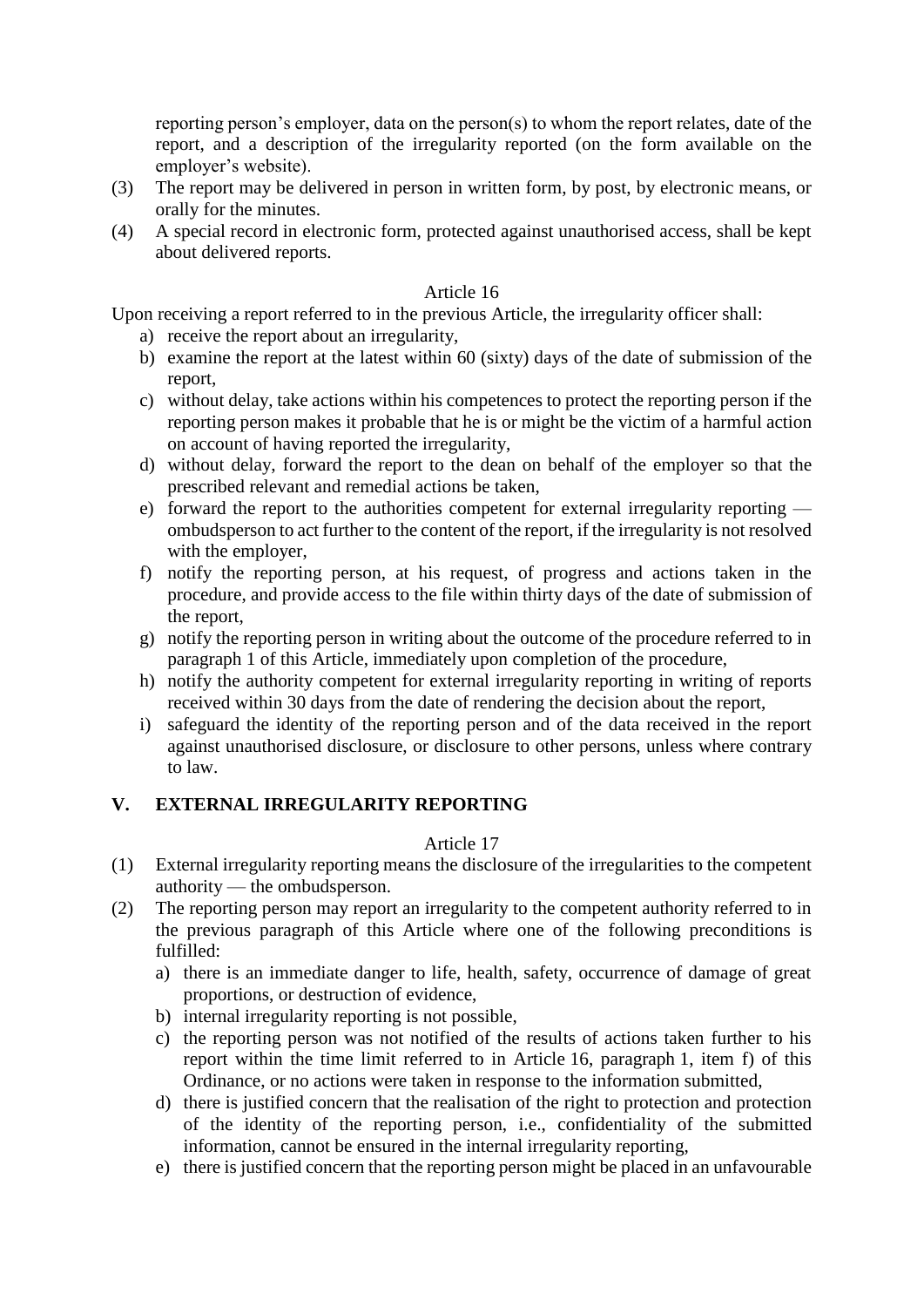position on account of having reported an irregularity or that the measures taken to ensure protection further to the report were not effective,

f) the reporting person no longer works for the employer.

# **VI. PUBLIC DISLOSURE OF IRREGULARITIES**

#### Article 18

- (1) Public disclosure of irregularities means the disclosure of irregularities to the public.
- (2) On an exceptional basis, without having reported an irregularity to the employer or the competent authority, the reporting person may disclose information publicly where there is an immediate danger to life, health, safety, occurrence of damage of great proportions, or destruction of evidence.

# Article 19

- (1) The reporting person against whom a harmful action is committed in connection with his report about an irregularity is entitled to court protection.
- (2) Court protection is realised by lodging a complaint for protection in connection with the report about an irregularity to the court having jurisdiction within three years from the date on which the reporting person learns about the harmful action, or five years from the date on which the harmful action against the reporting person is committed.
- (3) The reporting person is exempt from the payment of court fees in proceedings seeking court protection on the grounds of irregularity reporting.

## **VII. PROTECTION OF REPORTING PERSONS**

#### Article 20

- (1) The procedure for protecting reporting persons begins with the submission of the report about an irregularity to the competent authority and is conducted in compliance with the regulations applied by the ombudsperson and the provisions of the Act on the Protection of Persons Reporting Irregularities.
- (2) The Faculty shall take any and all essential and necessary measures to protect the reporting person from harmful actions and take any and all essential measures to stop harmful actions and to remedy their consequences.
- (3) The identity of the reporting person and data that could reveal his identity, and other data stated in the report about an irregularity, are protected.
- (4) On an exceptional basis, where the reporting person agrees to the disclosure of such data or where the identity of the reporting person needs to be revealed in the course of the procedure, in accordance with the regulations governing personal data protection, the identity of the reporting person may be revealed.

# **VIII. FINAL PROVISIONS**

#### Article 21

This Ordinance shall enter into force on the eighth day following the date of its publication on the Faculty bulletin board and website.

CLASS: 003-05/19-01/26 NUMBER: 251-58-10201-2020-3 Zagreb, 15 January 2020

> DEAN OF THE FACULTY Professor Aleksandra Čižmešija, PhD